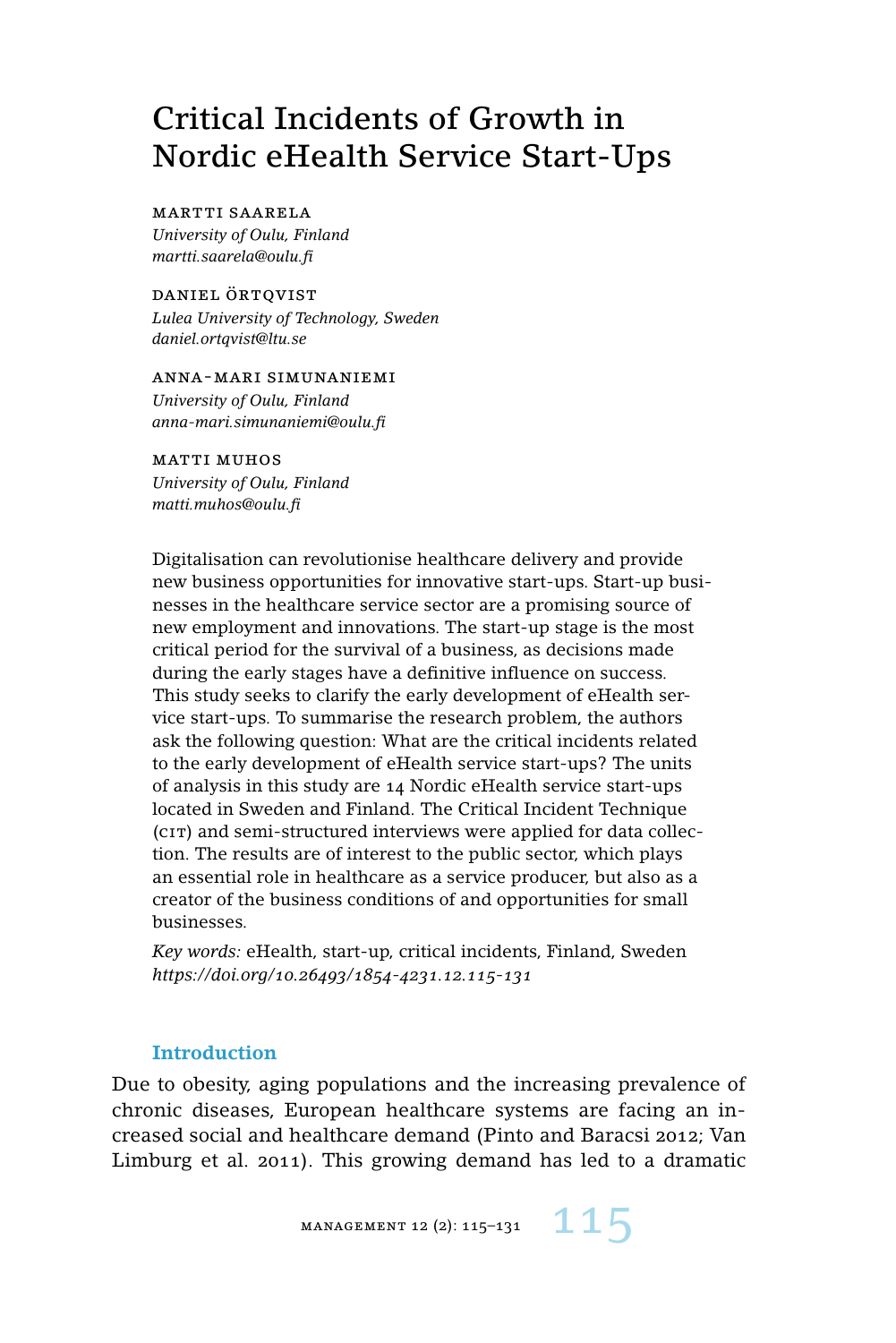increase in health spending in many nations, as this sector constitutes a significant percentage of the gross domestic product (GDP) (Pinto and Baracsi 2012). In 2013, health spending accounted for approximately 9% of the GDP in OECD countries (OECD 2015). In addition, healthcare systems have faced considerable challenges in the implementation and dissemination of new initiatives, despite the general perception that healthcare organisations are among the most knowledge-rich and research-based organisations (Barnett et al. 2011; Berwick 2003).

Increased healthcare service demands and economic challenges facing an already overworked healthcare system have led to the urgent need for effective, scalable, sustainable and innovative healthcare services (Rocha et al. 2013; Barnett et al. 2011; Pinto and Baracsi 2012). Technology development and digitalisation are seen as key responses to the increased requirements of cost effectiveness and quality improvements in healthcare systems and services (European Commission 2012; Agarwal et al. 2010); digitalisation can even revolutionise healthcare delivery (Parente 2000). In the usa, the digital health scene is already becoming highly dynamic, with numerous incubators and investors beginning to specialise in healthcare. The question is how high-growth companies in Europe can scale up quickly and globally to have the impact needed to tackle challenges in the healthcare industry (Pinto and Baracsi 2012). From the business perspective, digitalisation means opportunities for getting involved in areas as diverse as personalised medicine and advanced analytics, as well as mobile technologies and applications (European Commission 2012).

Although the market potential of eHealth services is strong, businesses are not currently realising the full benefits of digital services (European Commission 2015). There is an urgent need for innovations in healthcare practice and delivery in large healthcare markets (Chowdhury 2012). The concept of eHealth has been increasingly gaining the attention of researchers from different disciplines, including the medical, public health, technological and innovation management fields (Chen, Wen, and Yan 2014). According to the European Commission (2012), eHealth provides patients with more health-related information, facilitates increased involvement in health, improves access to health advice and treatment and allows people to monitor their health and well-being online through such devices as smartphones.

Due to innovations and competitive pressure produced by startups, increasing evidence suggests they are major factors in eco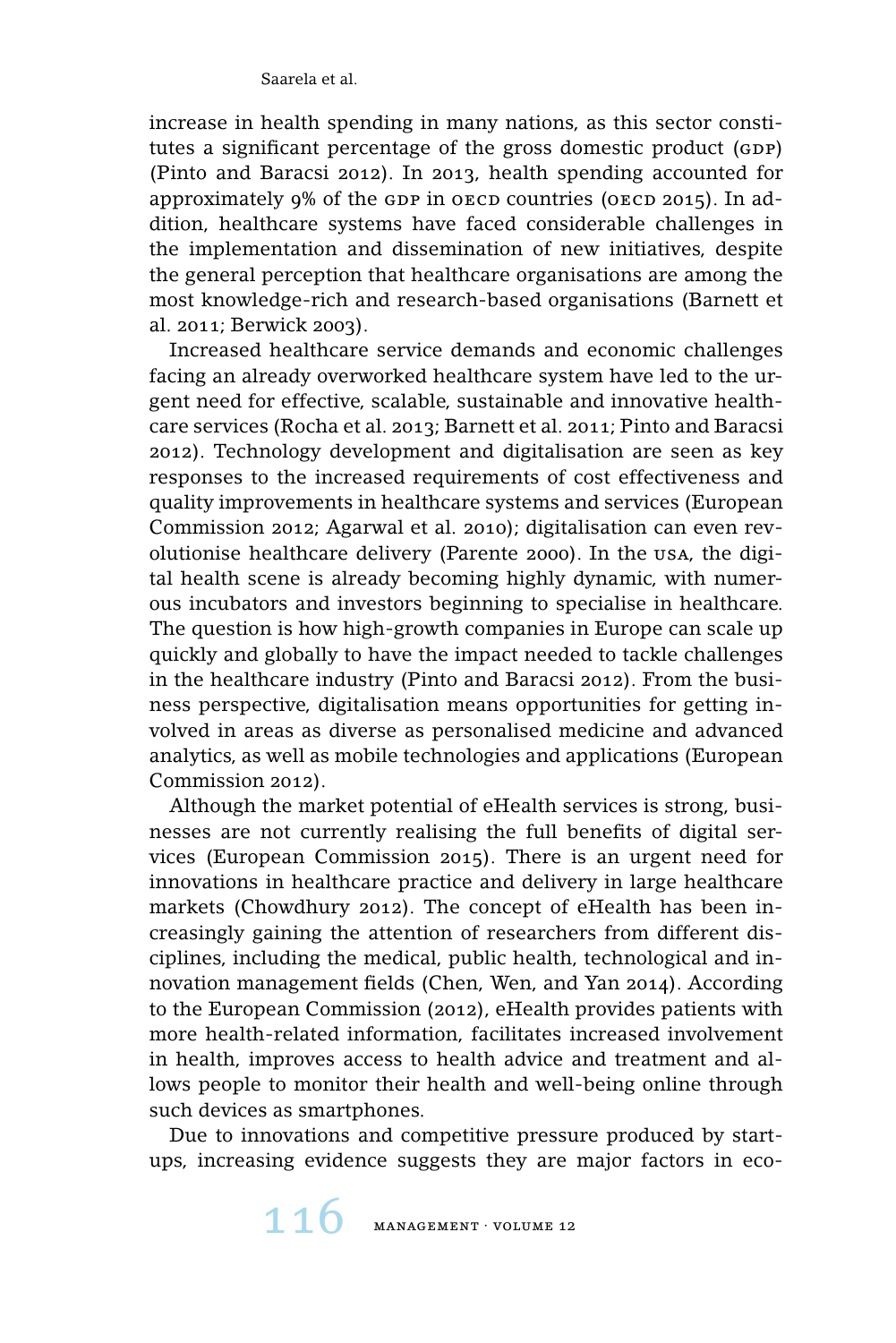nomic development (Samuelsson and Davidsson 2009). Innovation is identified as a promising strategy for new start-ups. Because they can be more flexible and agile than established small and mediumsized enterprises, they are pioneer innovations and able to operate under conditions of limited competition for a prolonged period (Rosenbusch, Brinckmann, and Bausch 2011). Moreover, start-ups can be potential sources of new jobs and significant promoters of new service innovations in the healthcare service sector. Nanda and Rhodes-Kropf (2013) state that radical innovations require an orientation towards experimentation and a willingness to fail. According to Lumpkin and Dess (1996), autonomy, innovativeness, risk taking, proactiveness and competitive aggressiveness are factors that may all be present when a company enters the market. Nooteboom (1994) states that small firms have better behavioural qualities than larger firms to translate technology into a variety of new technologyproduct-market combinations.

Small companies or new entrants may be willing to accept greater risks than may be large firms. It is well known that death rates in early age are much higher than those in later are (Freeman, Carroll, and Hannan 1983). This hypothesis is called 'liability of newness,' as coined by Stinchcombe (1965), and it assumes higher risks of failure for young organisations compared to old ones. According to Pinto and Baracsi (2012), only the best ideas survive the so-called 'valley of death,' the financial period during which new start-ups begin activities to turn their ideas into marketable products or services.

The start-up stage is the most critical period for a company's survival, as incidents, coincidences and decisions made during the early stages of growth have a definitive influence on a company's productivity and success. Understanding the activities of new businesses is clearly an interesting field of academic study (Haltiwanger, Jarmin, and Miranda 2013). The early development of eHealth service startups has not been broadly studied. Therefore, this study highlights the critical incidents related to the development of eHealth service start-ups from the entrepreneurs' viewpoints in the Nordic context. To meet the aim of this study, the authors ask the following research question: What are the critical incidents related to the early development of eHealth service start-ups?

The results of this study may be used effectively in new eHealth service businesses to predict managerial challenges during the early stages of growth. In addition, intermediary organisations, such as public advisory services, can utilise the results to improve their services.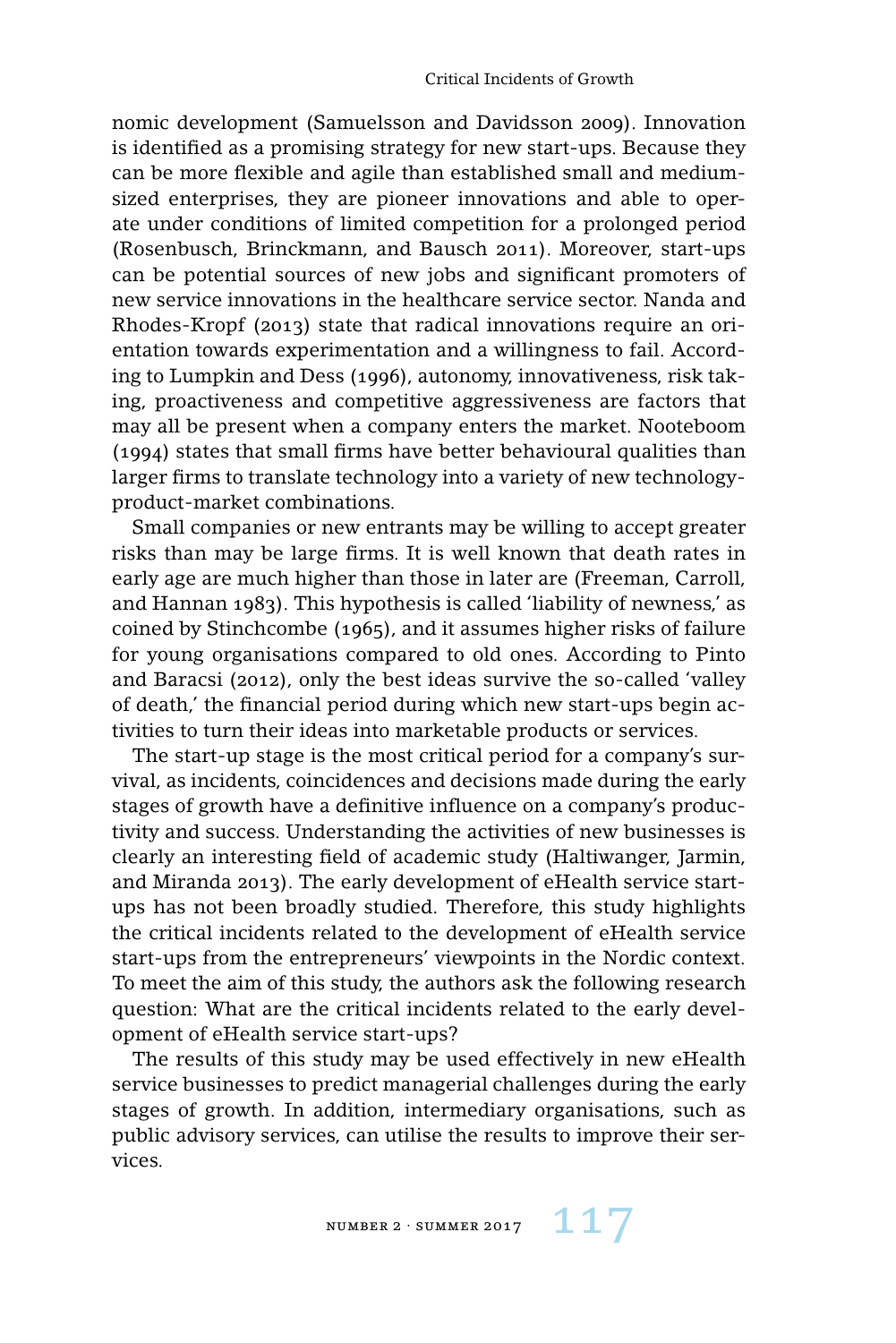Saarela et al.

| (1) | (2)     | (3)  | (4)            | (5)                                    |
|-----|---------|------|----------------|----------------------------------------|
| A   | Sweden  | 2014 | 5              | Management and systems consultant      |
| B   | Sweden  | 2015 | $\overline{4}$ | Cloud service                          |
| C   | Sweden  | 2011 | 4              | Accessories for mobiles                |
| D   | Sweden  | 2014 | 7              | Online consultation system             |
| Е   | Sweden  | 2015 | $\overline{a}$ | Online healthcare                      |
| F   | Sweden  | 2011 | 6              | Communication system services          |
| G   | Finland | 2013 | 1.5            | Mobile application-related wellbeing   |
| H   | Finland | 2014 | 3.5            | Health data processing                 |
| Ι   | Finland | 2014 | 3.5            | On-line wellbeing                      |
| J   | Finland | 2008 | $\overline{4}$ | Product-related MedTech service        |
| K   | Finland | 2010 | 5              | Product-related MedTech online service |
| L   | Finland | 2012 | $\overline{4}$ | Software-based wellbeing services      |
| M   | Finland | 2014 | $\mathbf{z}$   | Self-care user interface               |
| N   | Finland | 2012 | 6              | Product-related wellbeing service      |

table 1 Main Characteristics of Case Companies

NOTES Column headings are as follows: (1) case, (2) country, (3) established, (4) number of people, (5) service description.

## **Method**

According to Neergaard and Ulhoi (2007), entrepreneurship research is context-specific, and it should be focused on entrepreneurs' behaviours and the real problems with which they must cope. Qualitative methods are used when the aim is to make entrepreneurs' stories visible and to understand enterprises in their natural context. Because each enterprise's circumstances are unique, the type of incident, context, strategy and outcomes cannot be generalised directly to other businesses.

In this multiple-case study, 14 start-ups in Sweden and Finland are analysed. According to Yin (1988), a multiple-case study design has a distinct advantage compared to a single-case design, as evidence is considered more compelling and the study design is therefore regarded as more robust. The empirical data for this study are based on semi-structured thematic interviews among start-up entrepreneurs or managers. The cases were analysed using the Critical Incident Technique (CIT) (Flanagan 1954). Interviewees were asked to identify and describe the critical incidents, as well as the consequences of those critical incidents for the business. A critical incident is an extreme behaviour, either outstandingly effective or ineffective with respect to achieving the general aims of the activity (Fisher and Oulton 1999).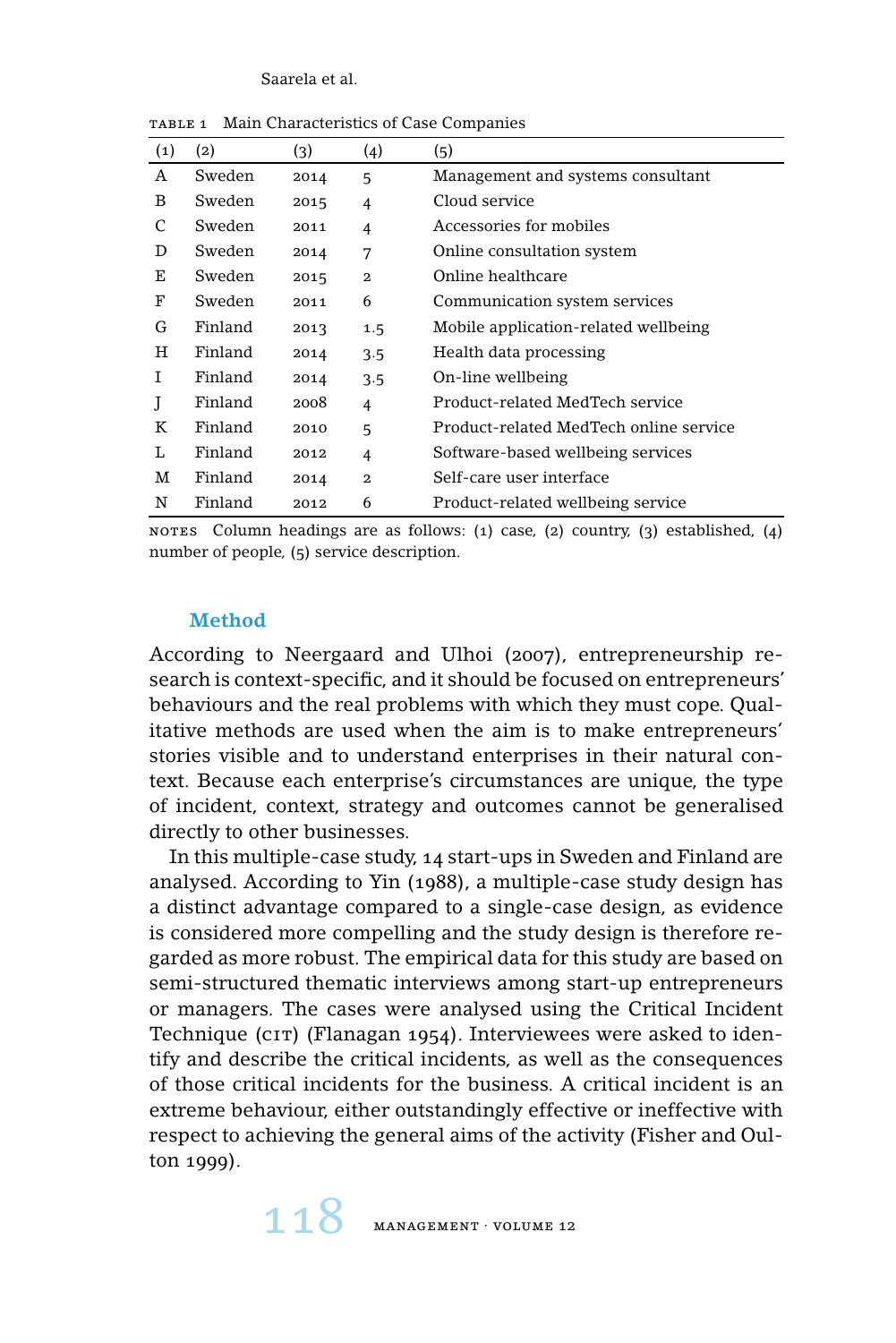All the interviews were audio-recorded and fully transcribed. The analysis of the data was based on a careful and continuous rereading of the interviews. The data analysis was crosschecked by at least two researchers to obtain reliability.

Sweden and Finland are selected as the context environments of this present study because of interesting aspects related to their eHealth service business. The Swedish healthcare system is considered a model for other countries (OECD 2013), and Sweden advanced considerably in enabling the latest digital technologies to enhance productivity and innovation (World Economic Forum 2014). Finland is known for its high technology and it is one of the leading countries in digital performance globally. The ranking of the Digital Economy and Society Index (DESI) evaluation shows Sweden and Finland are leading countries at the global stage. The top-three performing eu countries are Sweden, Denmark and Finland (European Commission 2016). In addition, both countries are considered among the most innovative countries in the world, with Sweden being ranked second and Finland fifth (Dutta, Lanvin, and Wunsch-Vincent 2016). Therefore, we are justified in taking a closer look at eHealth service start-ups in the Nordic – more precisely Swedish and Finnish context.

#### **Results**

Based on the interviews, many positive and negative incidents emerged from the data. This paper represents the recalled incidents related to development of eHealth companies. In this results section, the identified eight themes of positive and negative critical incidents were classified from the data, namely:

- Human resources
- Marketing
- Financial resources
- External relations
- Regulations
- Decision making
- Development and delivery of services
- External support

#### human resources

The positive incidents that emerged were often related to staff and successful recruitment. Great developers, the first successful recruitments and multi-professional expertise in core teams are fac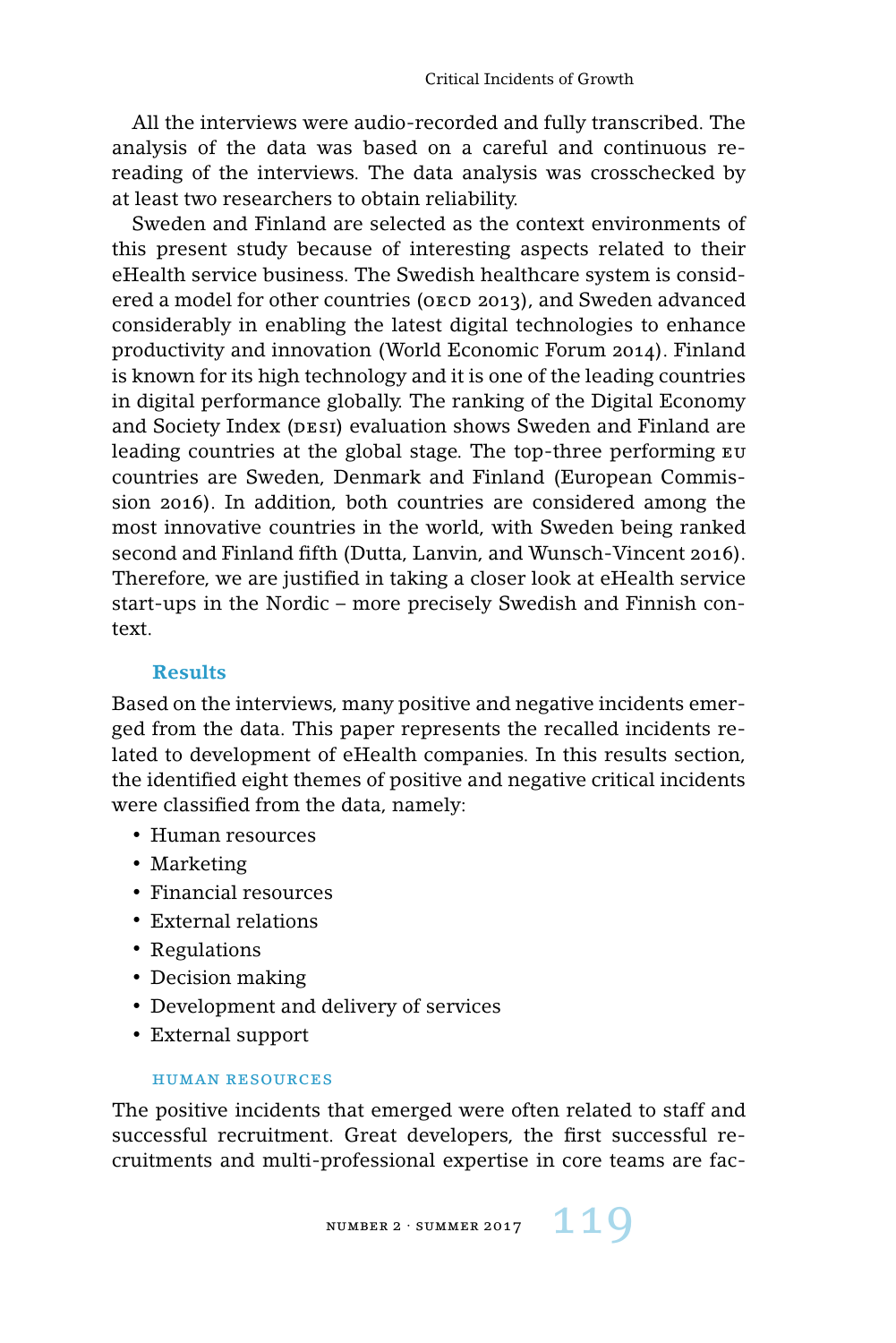Saarela et al.

tors highlighted in terms of the developing of start-ups. A committed, experienced and reliable staff is considered extremely vital – the team must work well together.

Those who work for us, they don't have any specific working hours but they work like hell and they are not stressed because this is rewarding all the time.

Previous experience with entrepreneurship helps during the startup stage. In addition, a staff with good references is important, particularly because previous references are expected to have in cooperation with the public sector.

References are always needed. Because some of us were wellknown already before, so they know who we are, what this means and what we stand for.

Combinations of various competencies and a clear division of responsibilities between co-founders or between staff members were cited as positive incidents in many cases. A key positive critical incident seems to be that recruitment has been successful. In addition, in successful cases, much effort has been focused on increasing staff wellbeing. It could build a positive image as an employer, and this may affect the commitment of the staff.

On the other hand, negative incidents related to staff were revealed from the data. The personal relationships between owners and possible conflicts could be turning points of start-ups. In one case of a start-up, because of a conflict between founders, new arrangements regarding ownership were made. In effect, growth of this business was delayed. Recruitment problems are related to the inability to find competent and motivated employees for a start-up.

I would definitely say that in the start-up phase, we recruited people and started to collaborate with people that were not right for the company.

In terms of growth management, negative incidents could emerge because during the start-up phase, everyone is completing many tasks and it becomes challenging to measure the results of the work. The recruitment of competent employees may be difficult as a startup if job seekers perceive the company as risky. The most qualified employees have higher expectations regarding salary, as well.

It is difficult for small companies to attract competent workers. It is difficult to pay them enough. We also have very bad option possibilities in Sweden.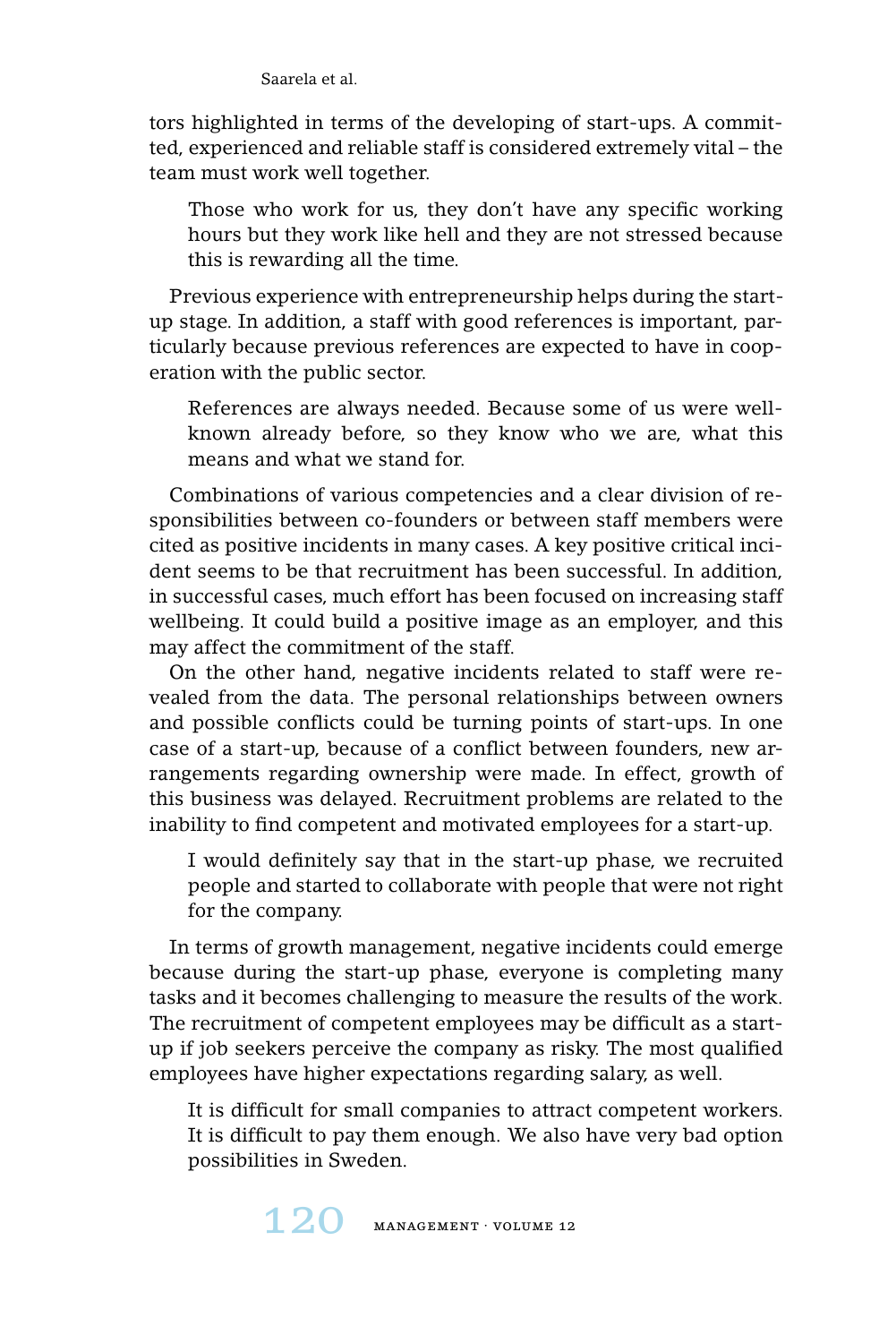#### **MARKETING**

Managers' experiences related to marketing appear clearly from the data. Customers' needs and willingness to accept new eHealth technology are crucial parts of success. From a manager's perspective, a positive incident often occurs when a start-up gets its first paying customer in the early stage.

It was extremely good for us to have a real customer, so we didn't just develop something off the top of our head or the way we imagined it.

According to one start-up manager, an early customer can provide a proof a concept, which makes it much easier to attract other investors. One of the most important issues is to get in contact with care units and to convince them of the new technology.

Our most significant thing was that we got our pilot product for use right there in a public health care organisation.

Customer feedback is considered an important factor for start-ups. Based on the feedback, services can been developed further.

We went courageously to seek feedback from customers and apply them on pilot customers.

In addition to positive incidents, negative incidents related to marketing were revealed from the interviews. Local healthcare authorities, such as county councils, play a strong role in deciding which medical products, technologies and services are provided to end consumers. A small start-up has significantly fewer resources with which to compete against large international corporations, although getting attention and being accepted is crucial for their development. The resistance to try new technologies is regarded as common in public healthcare. Even if new eHealth technologies are provided free for test use, their implementation is difficult. The interviewees have the perception that healthcare actors are afraid of new technologies and implementing new ways to offer services. Care units and personnel are highly focused on their daily tasks, and implementing a new technology is not common practice.

It is very symptomatic for the healthcare sector that you are very busy with your own thing and external things [. . .] The view of what a customer wants is forgotten.

In addition, incentives to develop and make services more effective are missing. Besides, the presence of constant surveillance and quality checking has been lacking in traditional healthcare. Success in public procurements and framework agreements with contracting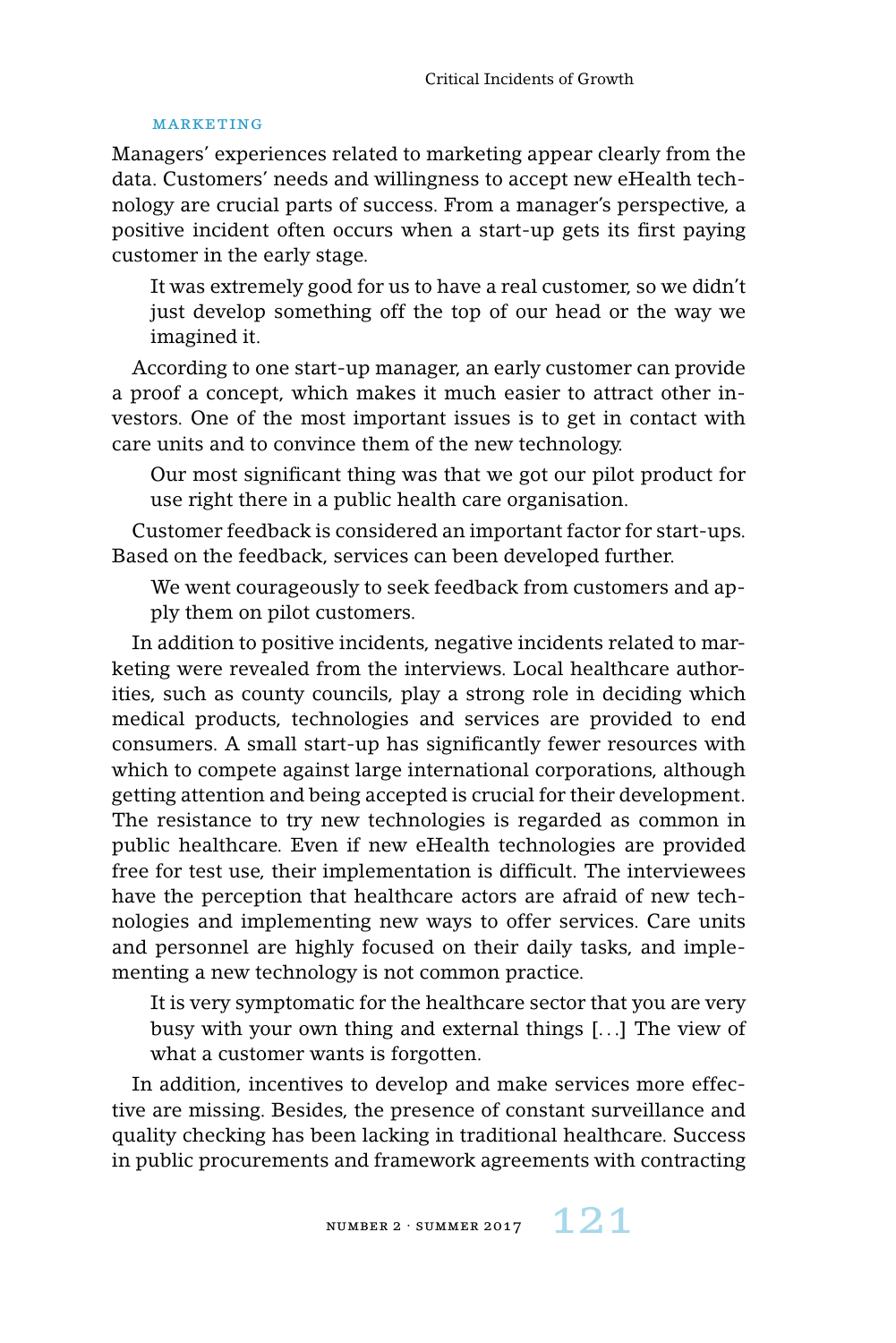entities are essential to the survival of a newly established eHealth start-up.

The biggest challenges are these framework agreements and procurements. As a new company, we don't have our own framework agreements and thus, we are dependent on other companies. We must work as consultants to them.

Previous references of successful contracts are a prerequisite for working with the public sector. Moreover, a lack of long-term procurement agreements leads to insecurity in hiring new employees. According to some eHealth start-up managers, doctors play a dominating role in decision-making within care units.

The newness of eHealth technology puts companies in a situation where they must take responsibility for educating both users and financiers. For instance, online shopping sets certain requirements for customers' technological capabilities. Persistence to convince customers and to make a start-up succeed is needed from the entrepreneur.

We must educate both the consumers and society. Both. That's what we have had trouble with.

Success in start-up competitions is a way to gain funding and visibility, as well as to create networks. According to one case company, networking can be more successful when somebody has heard of or read about you in the newspaper.

I think it's very important to meet people and to have these different experiences and education.

In some cases, visibility through start-up competitions has opened doors. Success in a start-up, as well as invention competitions and media visibility, help to give a business a head start. In addition, media visibility of the start-up culture has been a positive contributor to businesses.

We had a lot of media attention in the beginning. We had a rocket start and since then we've had stable growth.

To meet with the units, talk with them [. . .] to ensure they know us, see us and hear us.

However, negative incidents related to awareness of eHealth business emerged from the interviews. A major challenge is that society is still unfamiliar with the sector. As a small start-up, it is difficult to compete against large companies in obtaining visibility. The public sector is unaware of the eHealth solutions small enterprises could provide.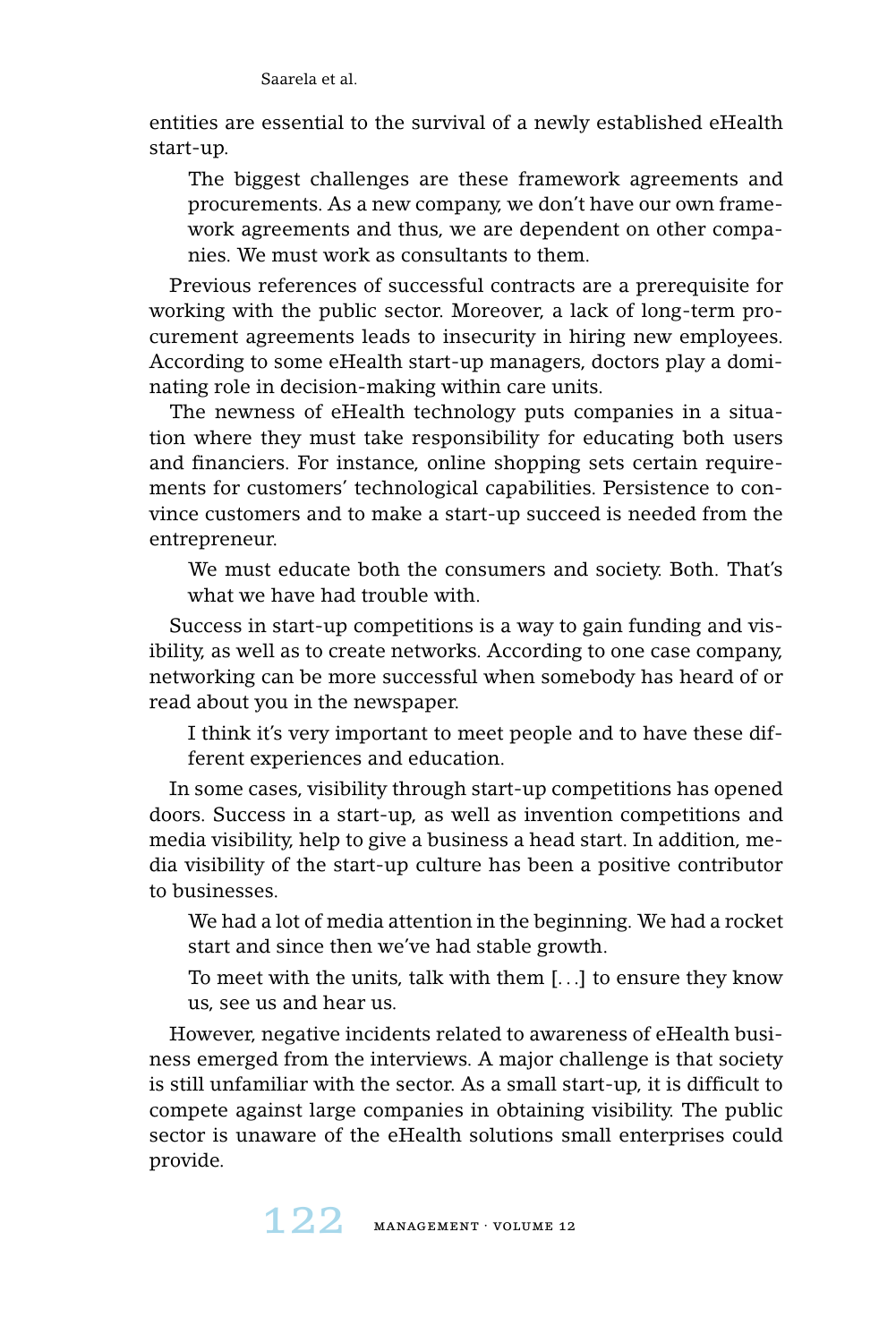## Financial Resources

Financial resources are one of the main themes of eHealth start-ups. Typically, positive incidents related to funding are turning points of their growth.

I think it's very difficult to get the first investor, and that had quite a big influence, I think, because it's now much easier to get the second one.

Getting the first investor in the early stages helps to develop the technology further into forms that are more sophisticated. The psychological importance of private investors was also highlighted. Start-up entrepreneurs perceive it as encouraging having an investor who believes in their business. The role of the public sector as a funding actor (e.g. Vinnova, Tekes) was recognised as an important promoter of eHealth start-up businesses.

Public funding has played an important role, because commercial customers have come slower than planned, so public funding has saved us in the way.

On the other hand, managers' experiences related to funding also emerged in a negative light. The lack of resources during the startup stage is mentioned by nearly all cases. Therefore, external funding is required when challenges related to cash flow and revenues arise. However, external funding is not necessarily available. Banks and other potential financiers are unfamiliar with eHealth technology and they are unsure of how to tackle a new type of business.

In a country like Sweden, it is basically impossible to hire someone to be paid for or to get bank loan. Therefore, we have put our own time on this. Evenings and nights and weekends.

And the banks will not grant funding; nowadays the situation is so tight. So, it is very difficult to get anything from the banks, because these kinds of start-up companies do not have real guarantees.

Getting financing for new technology development is not necessarily easy. If other funding sources are not available, start-up owners may have to use their own savings.

We built the first platform to show up. We did it with our own wallet. We kept it very tight.

In addition, business development during the early stage is difficult because of the discontinuity and fragmentation of funding. The focus of start-up managers' operations has been on seeking and applying funding more than on business development.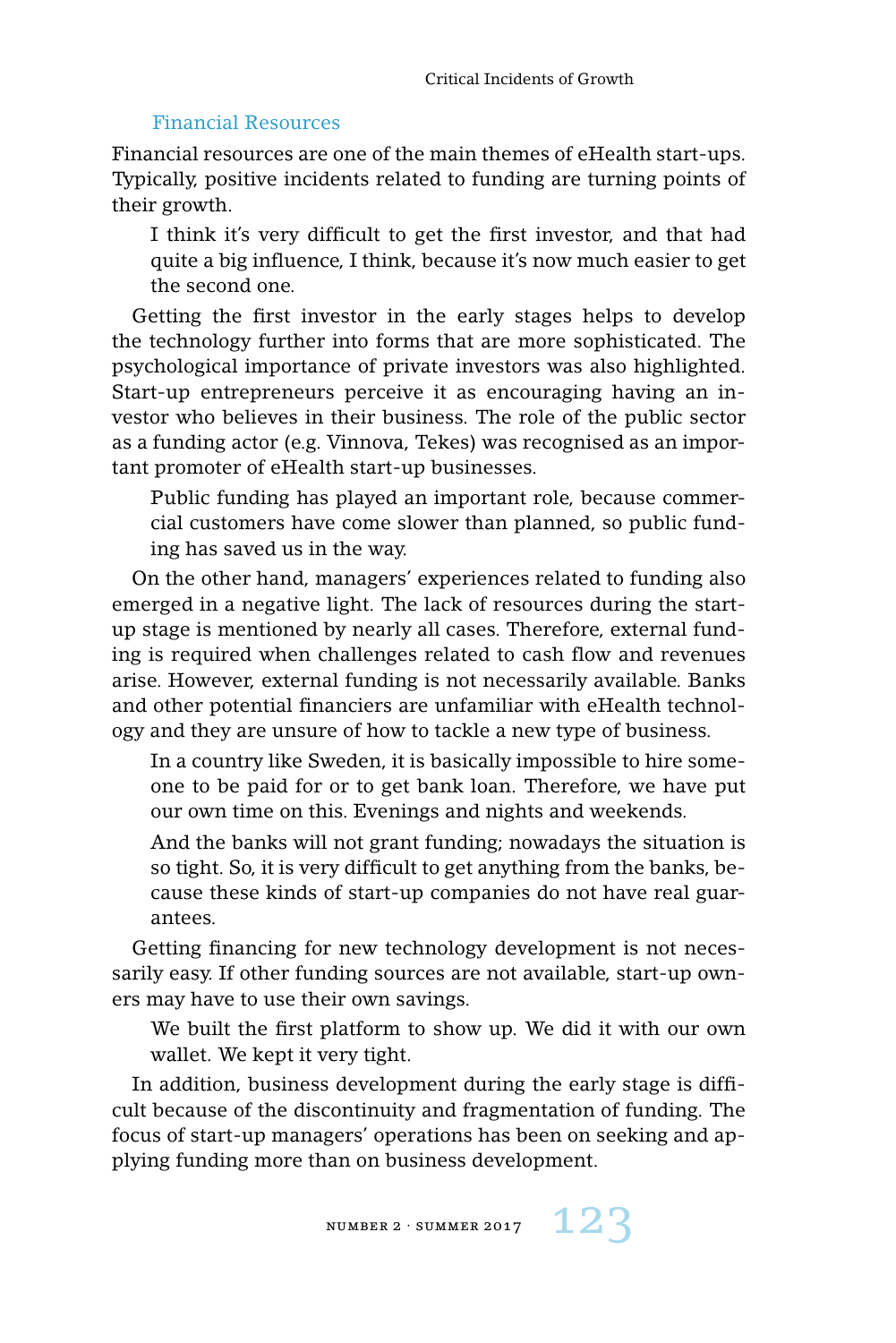## external relations

Start-ups consider cooperation and networking important elements for growth. In the healthcare sector, partnerships with bigger companies may open doors to close collaborations with practical care units. Moreover, cooperation with public sector actors is recognised as playing a key role in business in many cases. Start-up managers perceived cooperation with other companies in the same industry as a positive driver. Synergy is perceived positive, for example, in the business hubs of the health sector. Based on the interviews, positive incidents emerged when the interactions between different healthcare actors and the company were successful.

Dialogue with operators in the field is essential.

We have indeed achieved trust among such greater partners, big players [. . .] that they rely on a start-up company.

In addition, positive incidents arise when cooperation with research institutions is achieved. Obtaining research-based information about the effectiveness and benefits of a service or product is a prerequisite for action in the field of health services. The meaning of research-based credibility is central to the whole business.

#### **REGULATIONS**

The legal matters surrounding eHealth cause challenges. Because the sector is new, practices of the authorities lag behind. Many negative incidents related to regulations were revealed from the data. Start-ups consider legislation and quality standards strict for healthcare businesses. Furthermore, legislation regarding eHealth is to a large extent missing. On the other hand, the healthcare sector is strictly controlled by legislation, and technical requirements for innovations must be properly met. Ehealth technology differs from traditional technology, because it is alterable and includes new features that cannot be measured using old standards.

What we really had needed all the time is help with the legal matters related to eHealth, because this is new. You must find a right partner to work with and it is very expensive.

In addition, bureaucracy causes troubles for eHealth start-ups. Official processes take a long time. New eHealth solutions may be falsely categorised among other alternative products and technologies, some of which are even regarded as illegal or whose legal status is at least questionable. Information and guidelines concerning applicable certifications are insufficient. Furthermore, certification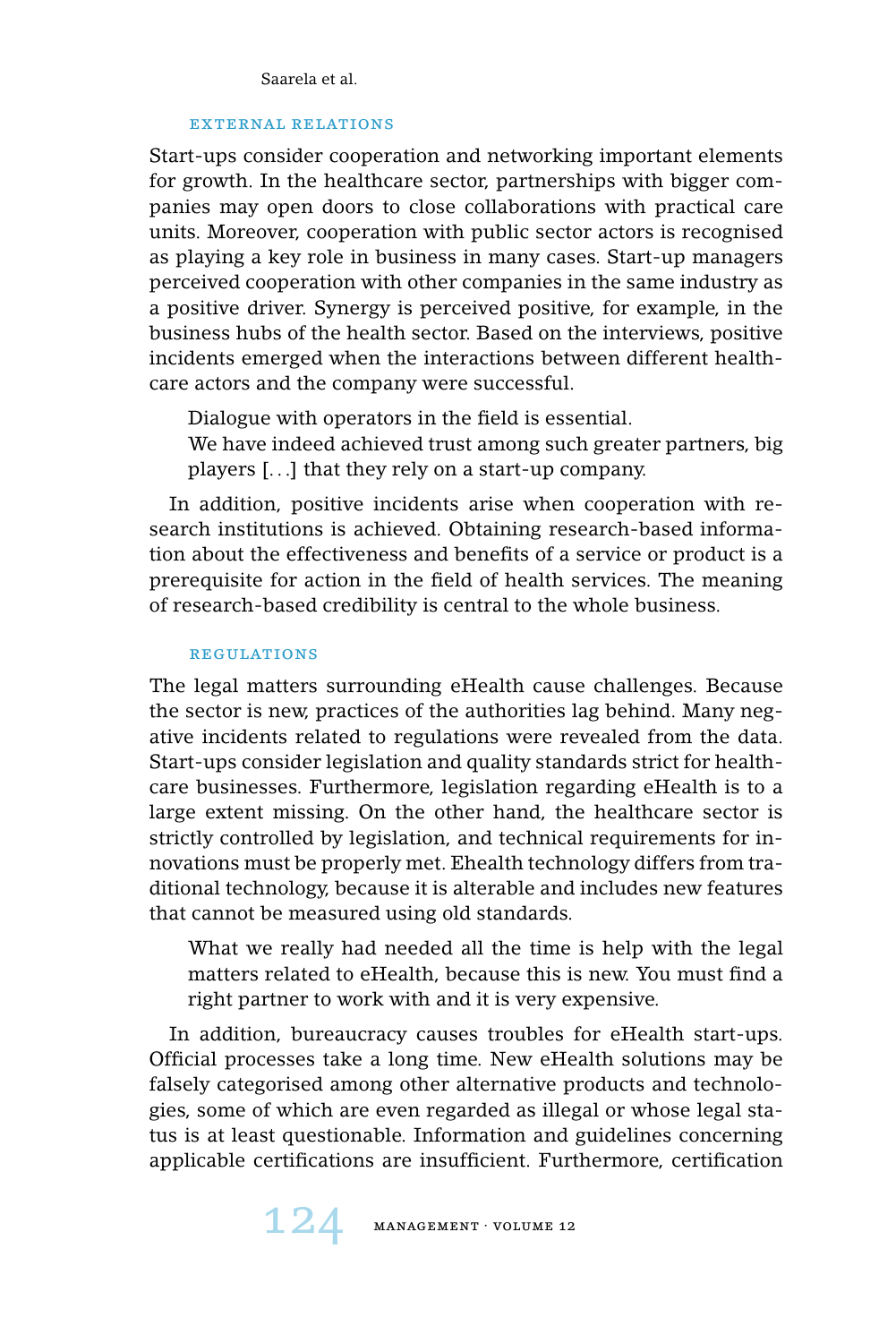requirements have been prepared for existing static products and services.

We have lost our efficiency to develop things quickly, partly because of these wait times and partly because of the lack of legislation for these kinds of products.

#### decision making

In many cases, managers perceived companies' internal practices having influenced positively start-up growth. Data revealed that positive incidents occur when decision-making and ownership are separated at a very early stage. Plans to grow and reach new markets have been an integral part of quickly growing start-ups.

We have concrete plans to get into new countries. This product will be completed and further developed.

A small co-founder team, wherein each team member has focused on different task areas based on their strengths and each member has clear shared responsibilities for his or her own sector, are seen as positive incidents during the early stages of a business. Moreover, the successful delegation of tasks, a clear mode of operation and shared ownership arrangements are perceived positively.

# development and delivery of services

Some interviewees had a positive experience with developing a minimum viable product for reasonably low costs.

It is quite simple to get started, to make the first minimum viable product.

Developing proper contracts with the subscriber is important. A new start-up is eager to get started, and sometimes agreement matters remain in the background until something unexpected and unwanted occurs. Based on the interviews, the general slowness of the development of a product-related service was identified as a negative incident. Operating in new industry takes much time. Moreover, production costs are considered high.

In Finland, when making an industrial product [related to service], the manufacturing cost is indeed quite staggering.

Because eHealth start-up services are typically linked to a technology product, the development stage takes time.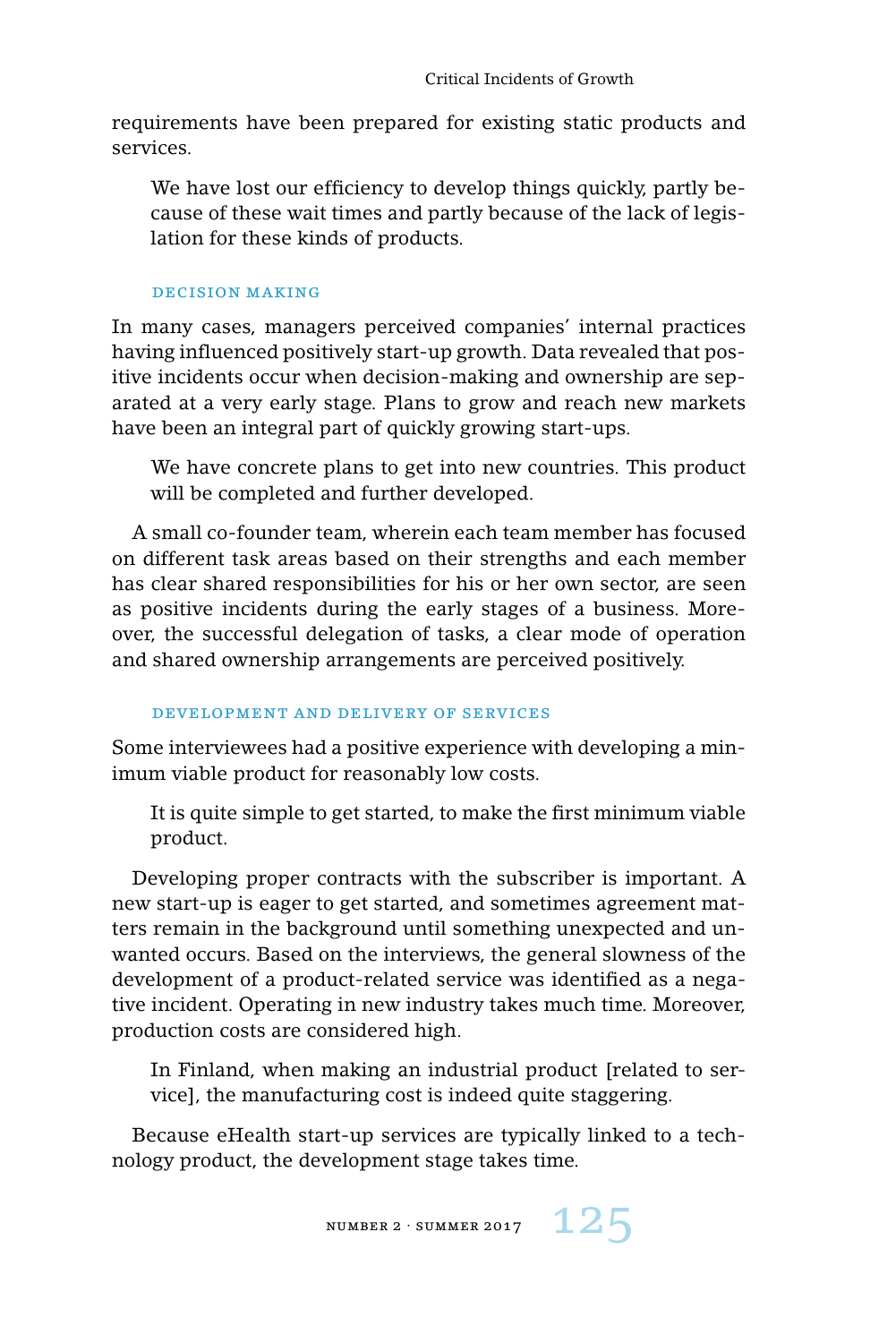| Category               | re incidents<br>Positiv                                                                                                                                                                                                                                                                                                                                                  | Negative incidents                                                                                                                                                                                                                                                                                                                                           | Horizontal theme: Public sector                                                                                                                                                                                               |
|------------------------|--------------------------------------------------------------------------------------------------------------------------------------------------------------------------------------------------------------------------------------------------------------------------------------------------------------------------------------------------------------------------|--------------------------------------------------------------------------------------------------------------------------------------------------------------------------------------------------------------------------------------------------------------------------------------------------------------------------------------------------------------|-------------------------------------------------------------------------------------------------------------------------------------------------------------------------------------------------------------------------------|
| resources<br>Human     | Committed staff with experience and<br>The team works well<br>good references.                                                                                                                                                                                                                                                                                           | Jobseekers perceive a start-up as a risky<br>Because everyone is completing many<br>tasks, it is challenging to measure the<br>Salary expectations exceed start-up's<br>Wrong recruitment decisions.<br>Conflict between founders.<br>results of the work.<br>Changes in team.<br>employer.<br>budget.                                                       | eration (framework agreements/public<br>Previous references expected in coop-<br>procurements).                                                                                                                               |
| Marketing              | Pilot users during product development.<br>Customers' needs and willingness to ac-<br>tions helps businesses get a head start.<br>Persistence to convince customers and<br>Satisfied customers give positive feed-<br>Visibility through media and competi-<br>cept a new eHealth technology<br>ke a start-up succeed.<br>The first paying customers.<br>to mal<br>back. | Incentives to develop and make services<br>As a small start-up, it is difficult to com-<br>pete against large companies in gaining<br>Users and purchasers of eHealth tech-<br>Resistance to try new technologies in<br>nology need to be educated first.<br>Dominating role of doctors.<br>more effective are missing.<br>public healthcare.<br>visibility. | solution small enterprises could provide.<br>Success in public procurements and ob-<br>Public sector is unaware of the eHealth<br>Public care units are important clients<br>taining framework agreements.<br>and test users. |
| resources<br>Financial | Business angels provide both financing<br>Having one investor makes getting an-<br>cing in the early stages helps to<br>Both public and private funding are<br>develop the technology further.<br>one easier.<br>and good advice.<br>needed.<br>Finan<br>other                                                                                                           | Banks and other potential financiers un-<br>Fundraising takes resources from actual<br>product development and marketing.<br>familiar with eHealth technology.<br>Funding rounds take a long time.<br>Personal savings needed.<br>Lack of resources.                                                                                                         | Lack of public funding for commerciali-<br>Public funding crucial in the early<br>stages.<br>sation.                                                                                                                          |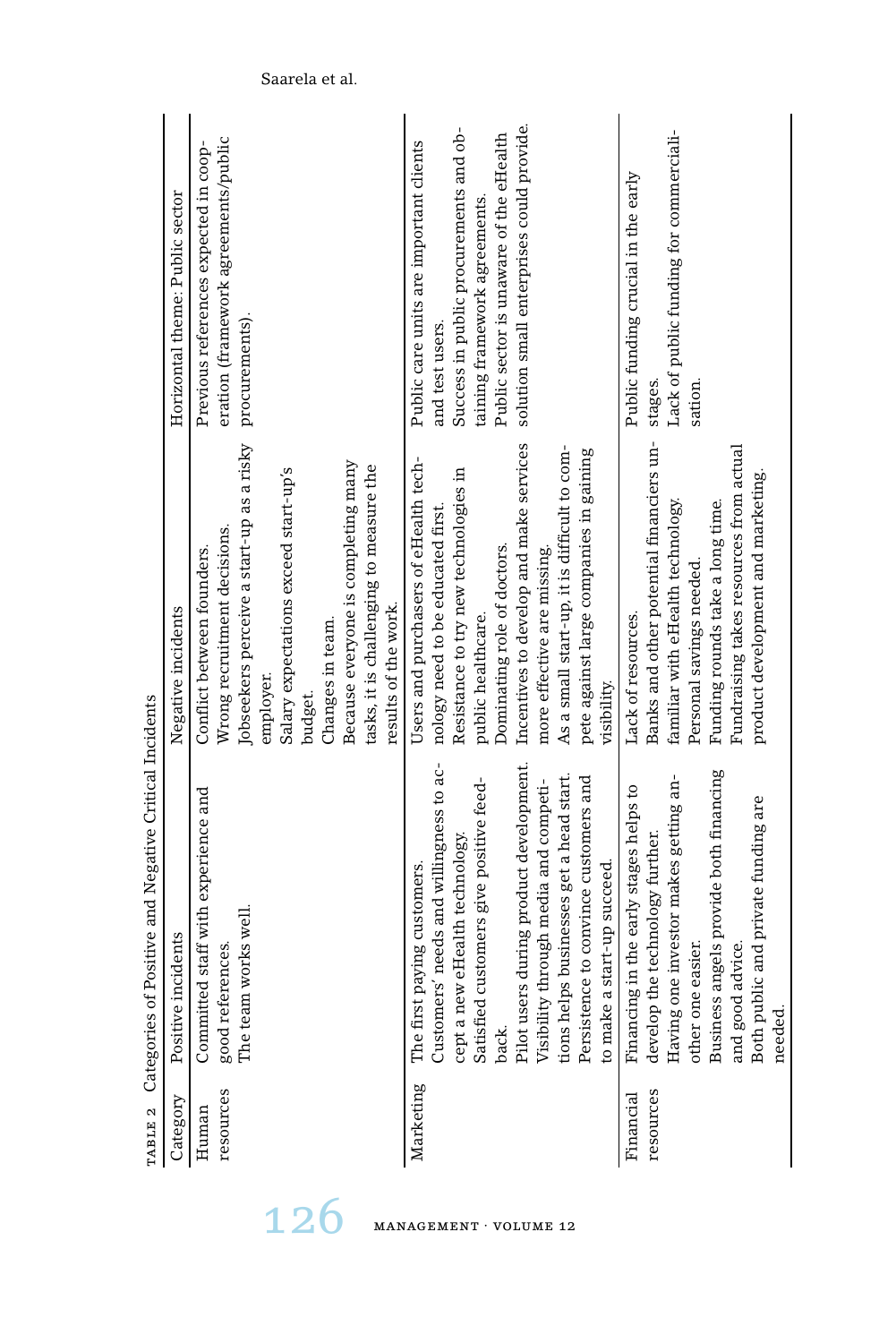| relations<br>External                           | Innovation cooperation with other start-<br>Visibility and contacts through start-up<br>Cooperation with healthcare organisa-<br>Partnership with bigger companies.<br>competitions.<br>tions.<br>ups. | Inadequate agreement practices lead to<br>conflicts between partners.                                                                                                                                                                                  | curements: contacts and discussions im-<br>Public sector care units important test<br>Research partnerships with public or-<br>Public sector makes decisions on pro-<br>ganisations that increase credibility.<br>environments.<br>portant. |
|-------------------------------------------------|--------------------------------------------------------------------------------------------------------------------------------------------------------------------------------------------------------|--------------------------------------------------------------------------------------------------------------------------------------------------------------------------------------------------------------------------------------------------------|---------------------------------------------------------------------------------------------------------------------------------------------------------------------------------------------------------------------------------------------|
|                                                 | Regulations Not mentioned.                                                                                                                                                                             | Bureaucracy and authority processes are<br>New eHealth solutions may be falsely<br>Legislation and quality standards are<br>Legislation regarding eHealth is to a<br>strict for healthcare business.<br>large extent missing.<br>categorised.<br>slow. | prepared for existing static products and<br>Technical requirements (patents, etc).<br>Certification requirements have been<br>Legislation and authority guidelines.<br>services.                                                           |
| Decision<br>making                              | Decision-making and ownership sepa-<br>grow and reach new markets.<br>Focus on core products and processes.<br>Task and responsibility delegation.<br>Plans to<br>rated.                               | Proper agreement practices.<br>Lack of business skills.                                                                                                                                                                                                | Not applicable.                                                                                                                                                                                                                             |
| of services<br>ment and<br>Develop-<br>delivery | Positive experience of developing a min-<br>imum viable product<br>Developing skills.                                                                                                                  | typically linked to a technology product,<br>Because eHealth start-up services are<br>development takes time.                                                                                                                                          | Not applicable.                                                                                                                                                                                                                             |
| External<br>support                             | Access to experts and feedback through<br>start-up competitions. Advisory board.<br>Experienced advisors with networks.<br>External board supports decision-<br>making.                                | Focused on product development, not<br>commercialisation.                                                                                                                                                                                              | The significance of public support, such<br>as TEKES and Vinnova, is recognised.                                                                                                                                                            |

#### Critical Incidents of Growth

NUMBER 2 · SUMMER 2017  $127$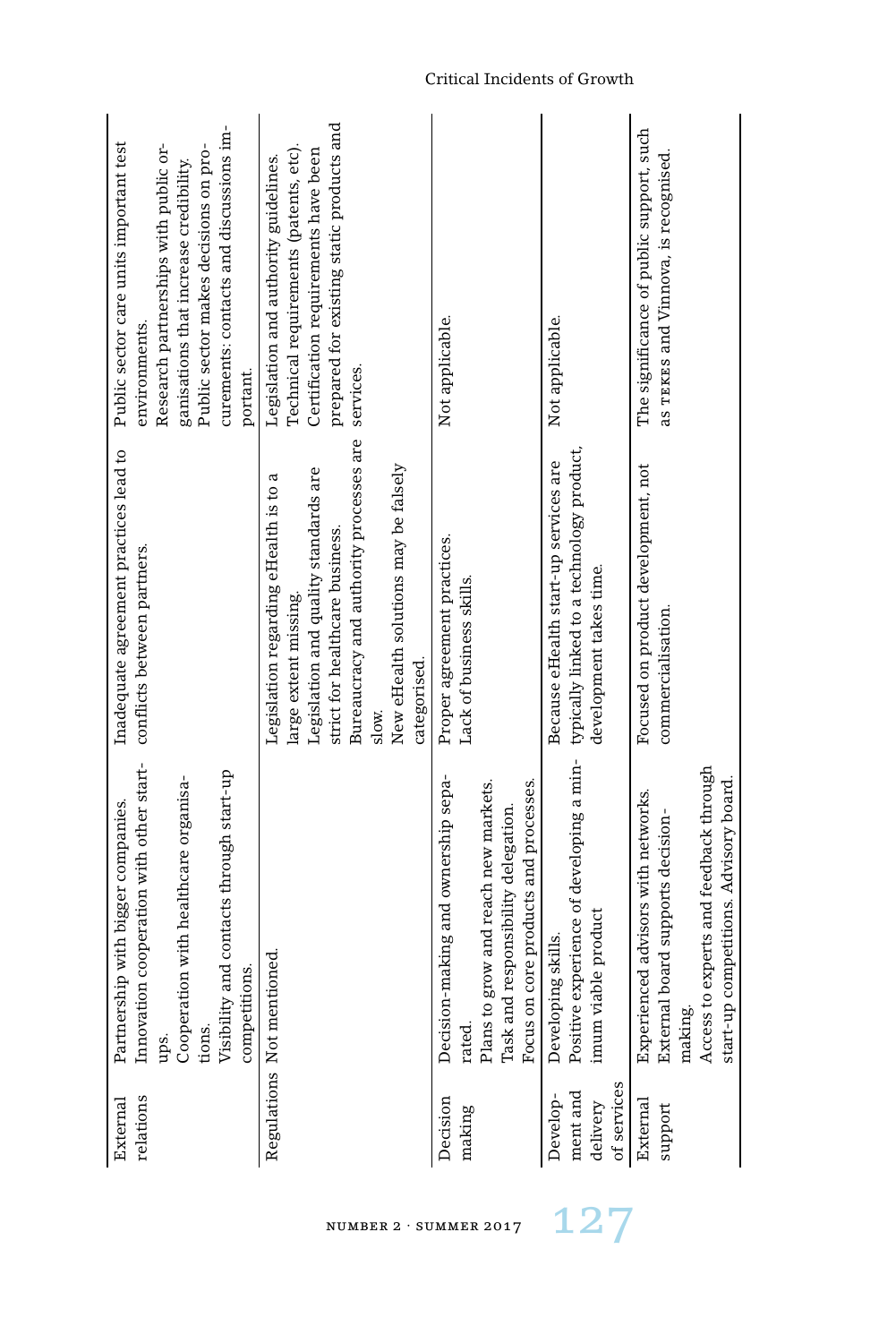## external support

Managers' perceived positive incidents were often associated with external support. Cases utilised expert services to focus activities and build strategy. To develop strategy planning, the start-ups utilised, for example, an advisory board or incubators. To foster strategy development, a variety of experts and feedback through start-up competitions were utilised. Experienced advisors with networks in the industry are important for eHealth start-ups.

We have two or three advisors who have long experience in the med-tech industry and also medical industry.

I think this incubator is quite good too, because they have a large network and connections.

In some cases, negative incidents occur due to a lack of public support related to the commercialisation of services. Particularly in Finland, public funding is targeted more at product development than at commercialisation.

## **Discussion**

With this study, we identified the themes of positive and negative critical incidents in the context of Nordic eHealth service start-ups. Start-ups consider themselves ahead of their time, and the industry is still narrow. Because eHealth start-up services are typically linked to a technology product, developing product-related services takes time. Even if the start-up already has early customers, the income level is not sufficient to ensure profitability. The start-up stage is financed mainly by investment funding, personal savings and public support.

Several recalled critical incidents are related to the public sector. Table 2 (pp. 126-127) provides a summary of the categorised critical incidents. The public sector plays an essential role in the healthcare industry, both in positive and negative terms. However, the role of public actors is strongly connected to whether they are customers of the start-up. In Nordic countries, a major portion of the healthcare business is produced via public procurement. However, startups perceived themselves as having difficulties in setting up public contracts. In calls for tender, contracting entities require references and capacities that start-up businesses do not usually have yet. To highlight the importance of the public sector, it is presented as a horizontal theme across the categories related to critical incidents in table 2. The categories formed include human resources, marketing,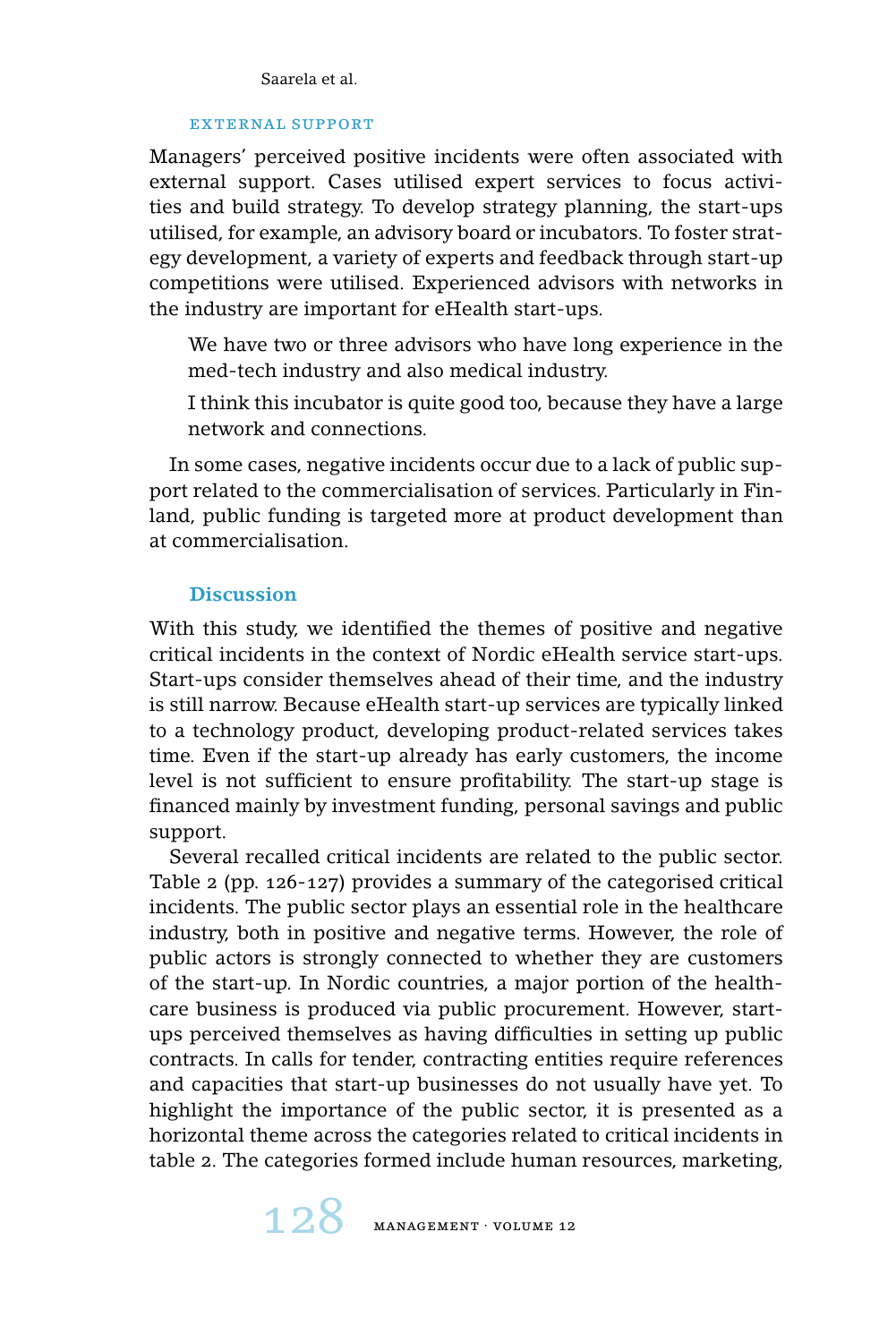financial resources, external relations, regulations, decision-making, development and delivery of services and external support.

The main themes identified in this study seem to be in accordance with the main themes derived from the stages of growth theories about the start-up stage of a service-based firm (See Muhos et al. 2017). The similar themes include human resources, marketing, financial resources, decision-making, development, and delivery of services. However, in this context, one theme was identified: the regulations. In the context of eHealth business, the business environment is heavily regulated, and it is important for eHealth start-ups to cope with the challenges and opportunities of this environment.

The research focus of this study is limited to the context studied. The findings of the study cannot be directly generalised to other countries or business contexts and they depend on the time of data collection. Implementing this analysis in other business contexts would make an interesting study.

#### **References**

- Agarwal, R., G. Gao, C. DesRoches, and A. K. Jha. 2010. 'The Digital Transformation of Healthcare: Current Status and the Road Ahead.' *Information Systems Research* 21 (4): 769–809.
- Barnett, J., K. Vasileiou, F. Djemil, L. Brooks, and T. Young. 2011. 'Understanding Innovators' Experiences of Barriers and Facilitators in Implementation and Diffusion of Healthcare Service Innovations: A Qualitative Study.' bmc *Health Services Research* 11 (342). doi:10.1186/1472-6963-11-342
- Berwick, D. M. 2003. 'Disseminating Innovations in Health Care.' *Journal of the American Medical Association* 289 (15): 1969–75.
- Chen, S.-H., P.-C. Wen, and C.-K Yang. 2014. 'Business Concepts of Systemic Service Innovations in E-Healthcare.' *Technovation* 34 (9): 513–24.
- Chowdhury, J. 2012. 'Hacking Health: Bottom-up Innovation for Healthcare.' *Technology Innovation Management Review* 2 (7): 31–5.
- Dutta, S., B. Lanvin, and S. Wunsch-Vincent, eds. 2016. *The Global Innovation Index 2016: Winning with Global Innovation.* Ithaca, ny: Cornell University; Fontainebleau: insead; Geneva: wipo.
- European Commission. 2012. 'eHealth Action Plan 2012–2020: Frequently Asked Questions.' Memo/12/959, European Commission, Brussels.

. 2015. 'A Digital Single Market Strategy for Europe.' com/2015 /0192, European Commission, Brussels.

. 2016. *International Digital Economy and Society Index: Final Report.* Brussels: European Commission.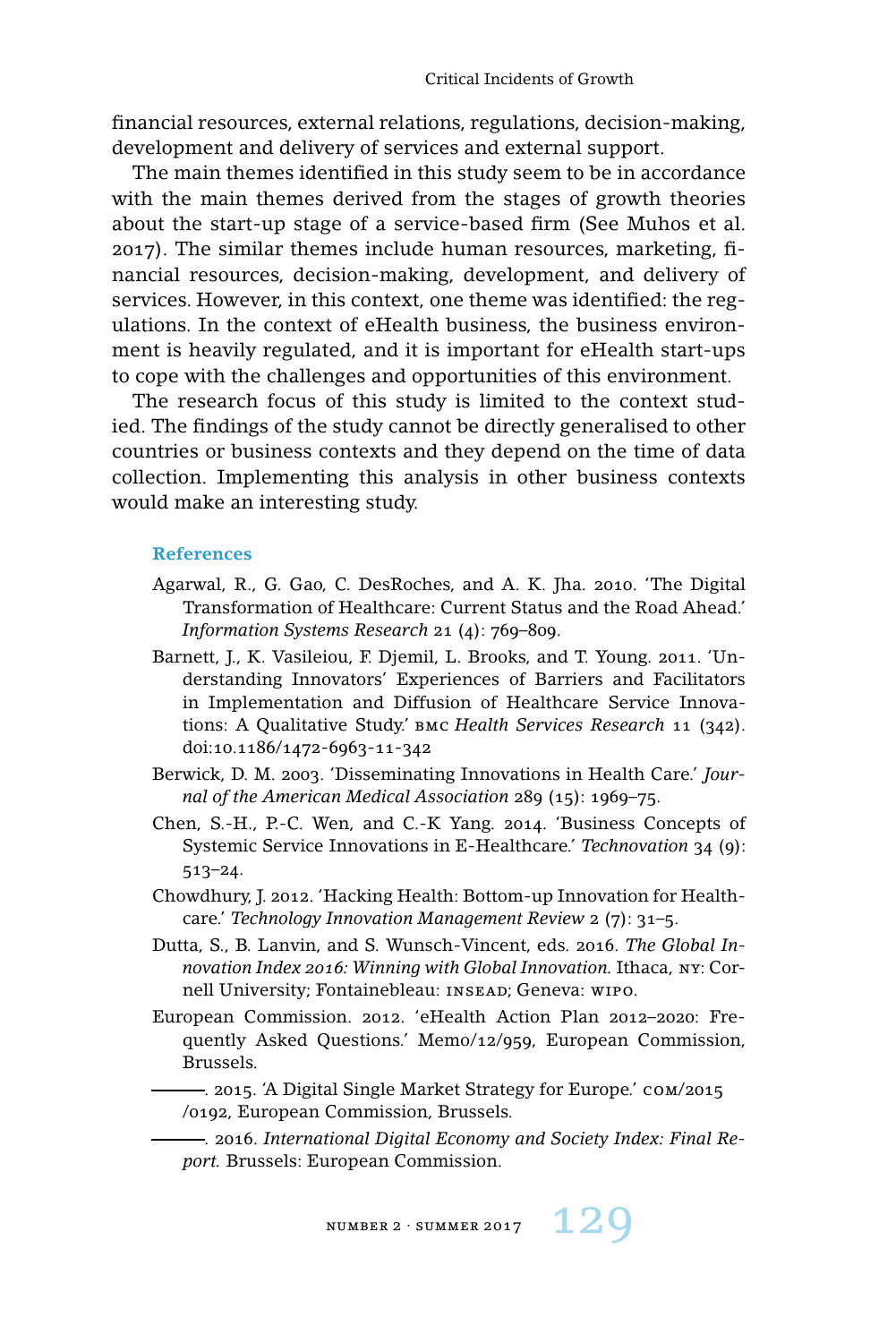- Fisher, S., and T. Oulton. 1999. 'The critical Incident Technique in Library and Information Management Research.' *Education for Information* 17 (2): 113–25.
- Flanagan, J. C. 1954. 'The Critical Incident Technique.' *Psychological Bulletin* 51 (4): 327–58.
- Freeman, J., G. R. Carroll, and M. T. Hannan. 1983. 'The Liability of Newness: Age Dependence in Organizational Death Rates.' *American Sociology Review* 48:692–710.
- Haltiwanger, J., R. Jarmin, and J. Miranda. 2013. 'Who Creates Jobs? Small versus Large versus Young.' *The Review of Economics and Statistics* 95 (2): 347–61.
- Lumpkin, G. T., and G. G. Dess 1996. 'Clarifying the Entrepreneurial Orientation Construct and Linking it to Performance.' *Academy of Management Review* 21 (1): 135–72.
- Muhos, M., A. Simunaniemi, M. Saarela, D. Foit Jr., and L. Rasochova. 2017. 'Early Stages of Service Business: Review and Synthesis.' *International Journal of Management and Enterprise Development* 16  $(3): 151 - 73.$
- Nanda, R., and M. Rhodes-Kropf. 2013. 'Investment Cycles and Startup Innovation.' *Journal of Financial Economics* 110 (2): 403–18.
- Neergaard, H., and J. P. Ulhoi. 2007. 'Introduction: Methodological Variety in Entrepreneurship Research.' In *Handbook of Qualitative Research Methods in Entrepreneurship,* edited by H. Neergaard and J. P. Ulhoi, 1–16. Cheltenham: Edward Elgar.
- Nooteboom, B. 1994. 'Innovation and Diffusion in Small Firms: Theory and Evidence.' *Small Business Economics* 6 (5): 327–47.
- oecd. 2013. oecd *Reviews of Health Care Quality: Sweden 2013.* Paris: Organisation for Economic Co-Operation and Development.
	- . 2015. *Health at a Glance 2015:* oecd *Indicators.* Paris: Organisation for Economic Co-Operation and Development.
- Parente, S. T. 2000. 'Beyond the Hype: A Taxonomy of E-Health Business Models.' *Health Affairs* 19 (6): 89–102.
- Pinto, R., and M. Baracsi. 2012. 'Creating an Environment for Innovative Start-Ups in Healthcare.' *Health Policy and Technology* 1 (4): 187–92.
- Rocha, A., A. Martins, J. Celso Freire Jr., M. N. Kamel Boulos, M. Escriche Vicente, R. Feld, P. van de Ven, J. Nelson, A. Bourke, G. Laighin, C. Sdogati, A. Jobes, L. Narvaiza, and A. Rodriguez-Molinero. 2013. 'Innovations in Health Care Services: The caalyx System.' *International Journal of Medical Informatics* 82 (11): 307– 320.
- Rosenbusch, N., J. Brinckmann, and A. Bausch. 2011. 'Is Innovation Always Beneficial? A Meta-Analysis of the Relationship between Innovation and Performance in smes.' *Journal of Business Venturing* 26 (4): 441–57.
- Samuelsson, M., and P. Davidsson. 2009. 'Does Venture Opportunity